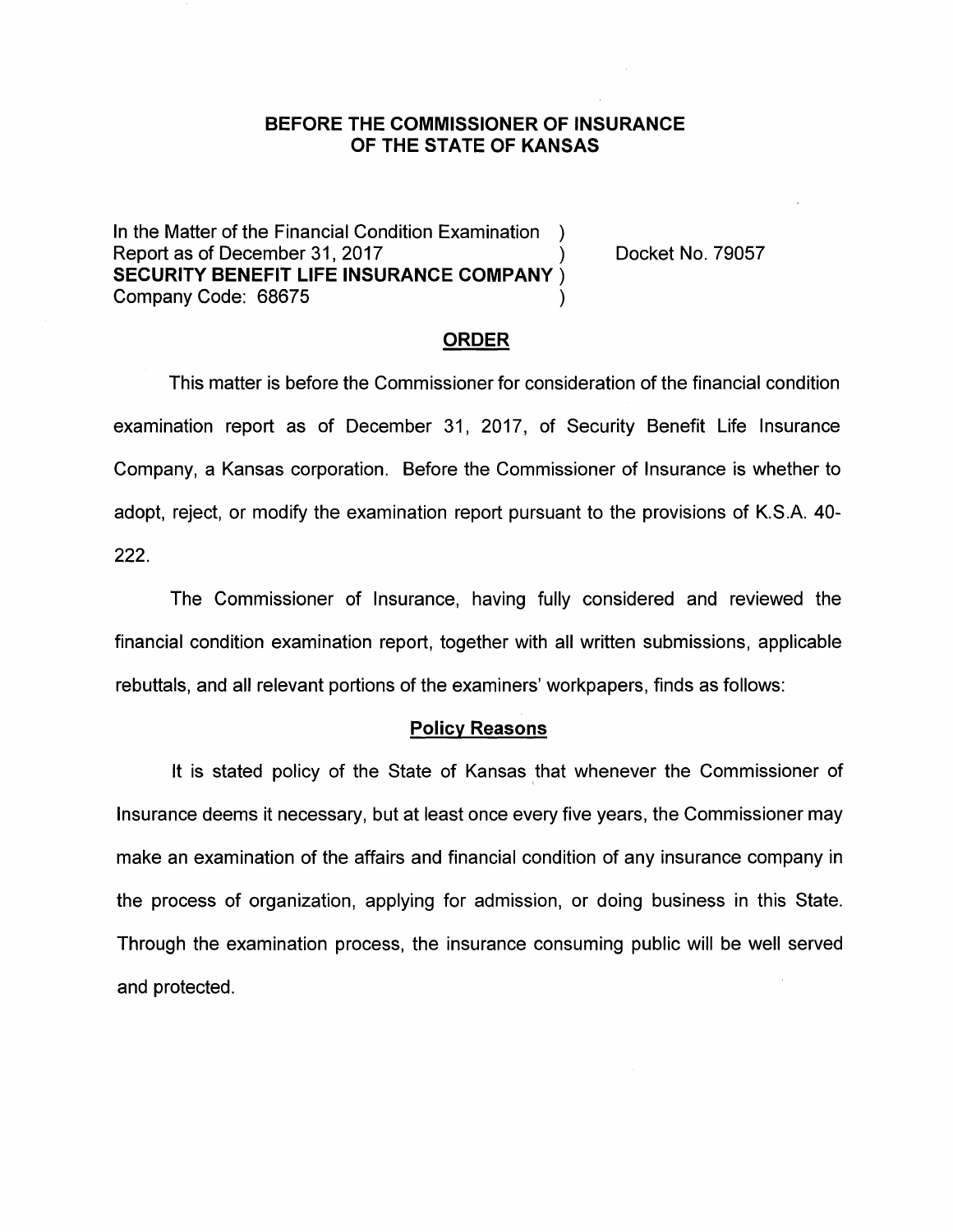#### **Findings of Fact**

1. The Commissioner has jurisdiction over this matter pursuant to K.S.A. 40- 222.

2. The Kansas Insurance Department undertook an examination of Security Benefit Life Insurance Company. The Department completed the examination on May 24, 2019.

3. On May 24, 2019, the examiner-in-charge tendered and filed with the Kansas Insurance Department a verified written report of the examination within thirty (30) days following completion of the examination.

4. Following receipt of the verified report, the Kansas Insurance Department transmitted the report to Security Benefit Life Insurance Company on May 24, 2019, with a duly executed notice advising the company of its opportunity to prepare and submit to the Kansas Insurance Department a written submission or rebuttal with respect to any and all matters contained in the report. The Kansas Insurance Department further advised Security Benefit Life Insurance Company that it needed to file any written submission or rebuttal with the Kansas Insurance Department no later than thirty (30) days after receipt of the verified report.

5. Security Benefit Life Insurance Company filed a written rebuttal of the verified report on June 24, 2019.

6. Within thirty (30) days of the end of the time period allowed for written submission or rebuttal, the Commissioner of Insurance fully reviewed the report, together with all written submissions and rebuttals provided by Security Benefit Life Insurance Company. The Commissioner of Insurance modified the report, adopting some of Security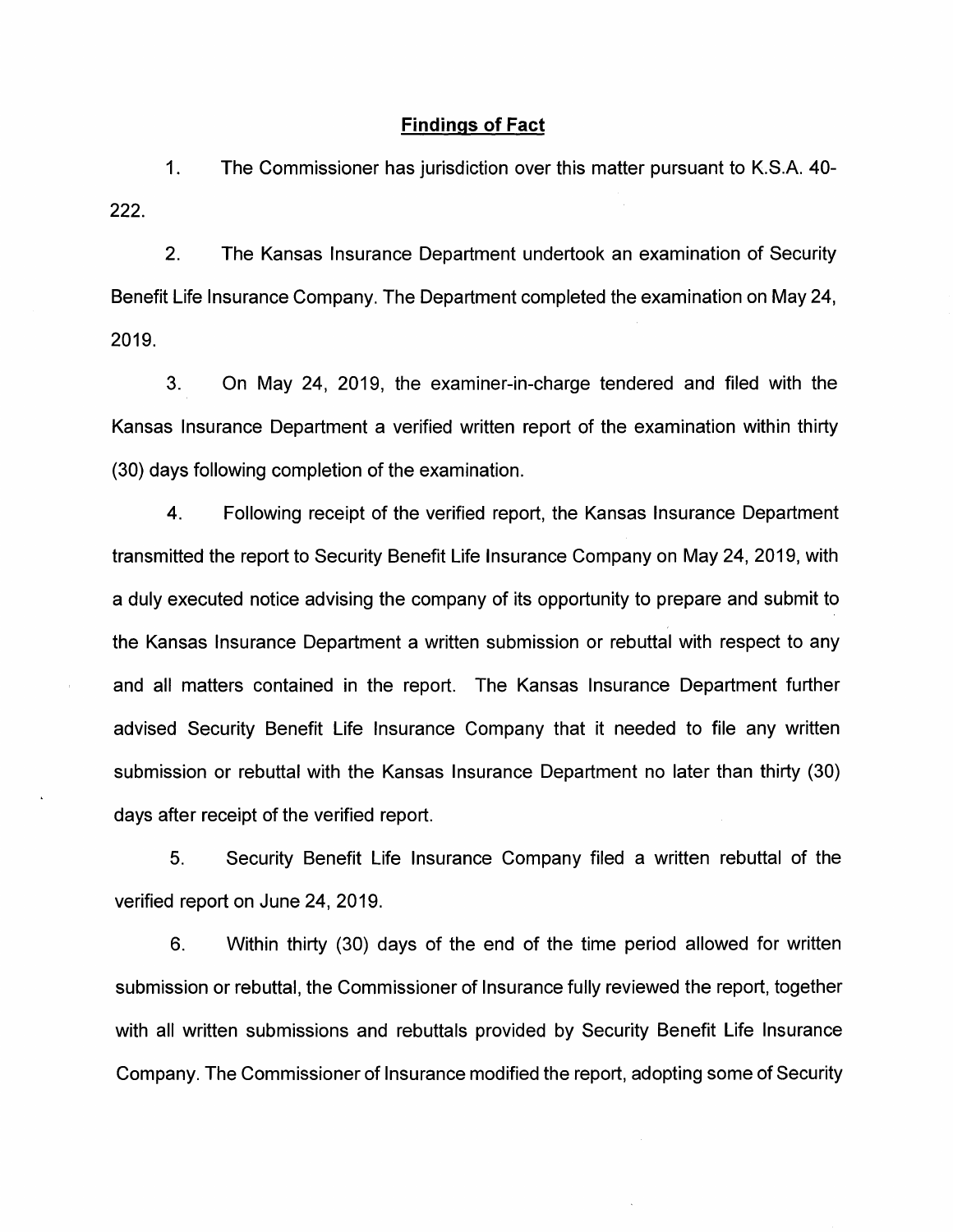Benefit Life Insurance Company's suggested changes and making further changes, including adding a section that indicated the Department issued a management letter.

# **Conclusion of Law**

7. K.S.A. 40-222(k)(2) provides:

"Within 30 days of the end of the period allowed for the receipt of written submissions or rebuttals, the commissioner shall fully consider and review the report, together with any written submissions or rebuttals and any relevant portions of the examiners workpapers and enter an order:

- (A) Adopting the examination report as filed or with modification or corrections. If the examination report reveals that the company is operating in violation of any law, regulation or prior order of the commissioner, the commissioner may order the company to take any action the commissioner considers necessary and appropriate to cure such violations; or
- (B) rejecting the examination report with directions to the examiners to reopen the examination for purposes of obtaining additional data, documentation or information, and refiling pursuant to subsection (k); or
- (C)call and conduct a fact-finding hearing in accordance with K.S.A. 40-281 and amendments thereto for purposes of obtaining additional documentation, data, information and testimony."
- 8. Based upon the Findings of Fact enumerated in paragraphs #1 through #6

above, the modified financial condition examination report as of December 31, 2017, of

Security Benefit Life Insurance Company should be adopted.

## **IT IS THEREFORE, BY THE COMMISSIONER OF INSURANCE, ORDERED THAT:**

1. The modified financial condition examination report as of December 31,

2017, of Security Benefit Life Insurance Company is adopted.